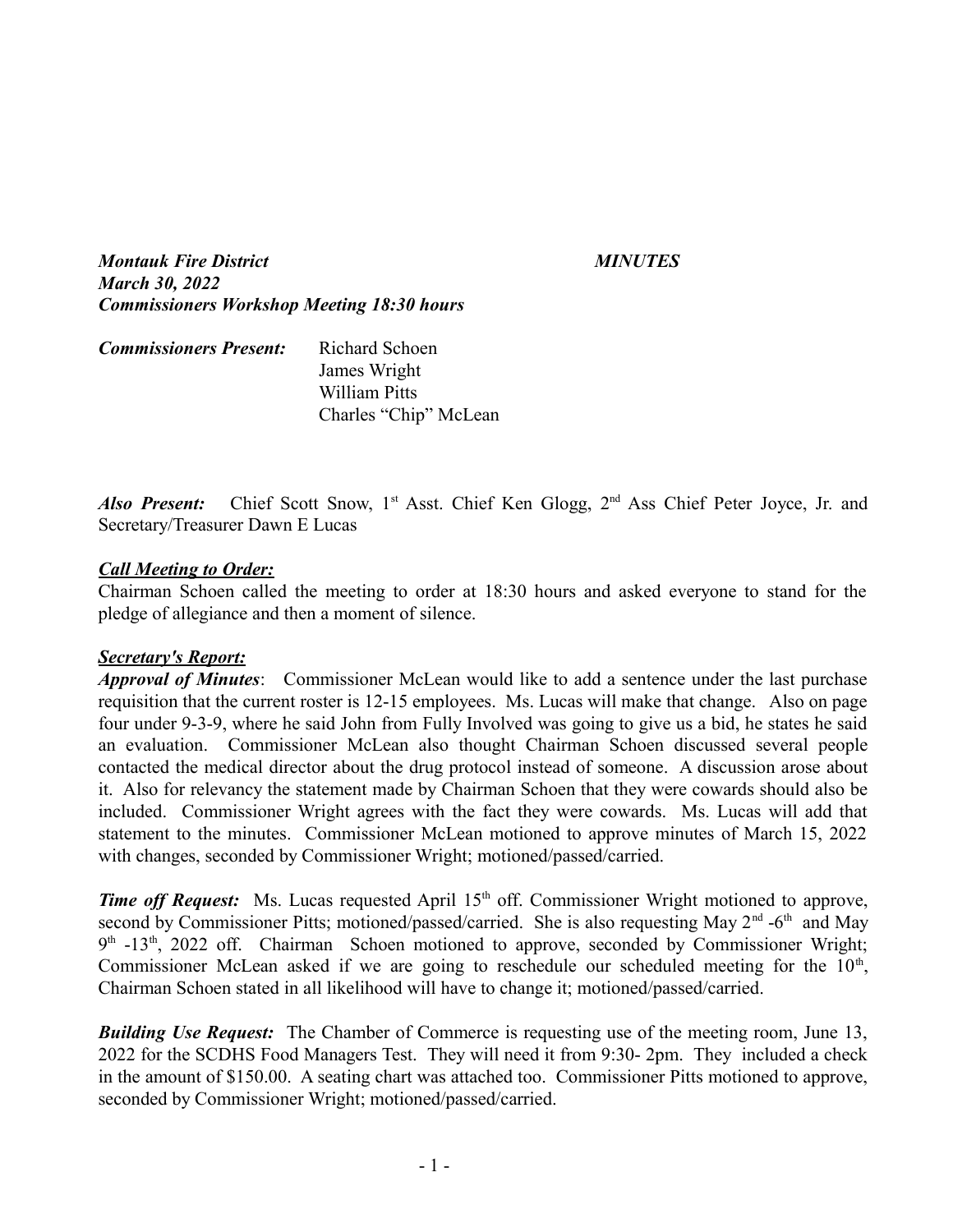*Purchase Requisition:* A purchase requisition for Boundtree for medical supplies totaling \$348.99. Commissioner Wright motioned to approve, seconded by Commissioner Pitts; motioned/passed/carried.

Chairman Schoen discussed a project that was initially approved about a year and half ago about putting lighting up at the memorial. No response from two of our local suppliers so Brent reached out to a gentleman in Wainscott and was able to secure a quote of \$2,236.45. Commissioner Wright stated this was previously approved but will motion the said amount for the project, seconded by Commissioner Pitts; motioned/passed/carried.

*Audit of Bills:* Ms. Lucas presented the bills to be paid totaling \$17,321.90, Commissioner Wright motioned to approve the payment of the bills, seconded by Commissioner Pitts; motioned/passed/carried.

# *Workshop Topics:*

*IOMR Physicals:* They are scheduled for this Saturday. All member information was given to the appropriate people. Chief stated they should be here at 7:30am and he will call each person on the list to remind them to fast after dinner for the blood work.

**Defensive Driving Course:** Chairman Schoen followed up and still haven't heard anything, but is working on it.

# *Areas of concern from the last minutes:*

· Question arose about filters and oil, are we changing oil? It was looked into and found the filter is for the filter on the back fuel tank that supplies fuel for the generator and the oil is used for topping off the vehicles.

· Question about changing the name on the credit card, this is already in the process of being changed.

· Question about a financial report to the state, looked into it, have a 180 day extension and being addressed.

· Status of finger reader for paid ALS personnel is being undertaken. Chairman Schoen would like it to be done before next meeting so its in place for the summer.

· Commissioner McLean also noted the date on the minutes that was approved needs to be changed to 2022 not 2021.

# *Other information:*

· At last meeting Chairman Schoen mentioned Senate bill passed for allowing to charge for ambulance services and then goes to the house but that is not totally correct. He found that if the bill is submitted in next weeks budget at the state capital it automatically becomes law. If it's not submitted that is when it goes to the house to be voted on. The budget approves appropriations for that bill it automatically gets passed.

· A question about being an associate member in another district was brought to the Chairman by the Chief. He found it does not affect us. The district is Bridgehampton and they actually have a provision in their by-laws that allows for associate members. A question arose also about insurance, they are covered the moment they sign onto a call. They just have to apply to the chief of the department so they can issue a radio and pager.

· 9-3-9- Brent tried contacting the auction people on two separate occasions and no response. He did take pictures and will send a letter to them to see if we can get an answer.

· 9-3-81- was repaired, decals put back on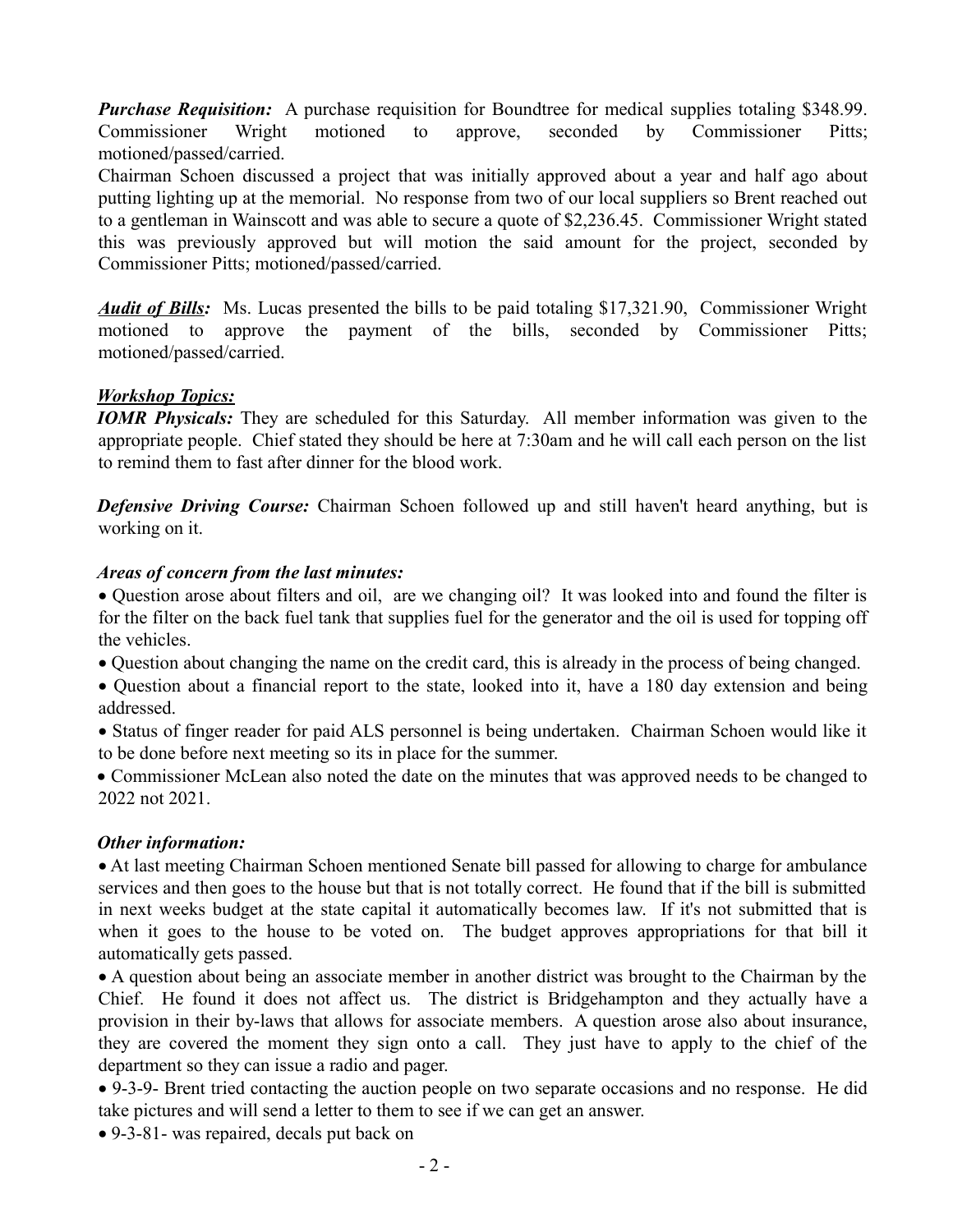· 9-3-1- SCBA bracket was fixed. Charger location should have been done too. Captain McDonald stated that was not completed yet. John from Fully Involved will be back tomorrow and will address it then.

· 9-3-4- As per Peter Joyce Sr. the cabinet doors are rusting on the bottom. There are two different metals between the body and the cabinet doors which is giving an adverse reaction to the bottom of the doors. John from Fully Involved said you can find someone to fix or go without and eventually replace truck down the line. The truck is 19 years old. The job could be quite expensive. Chairman Schoen asked if the doors are functional, as per Chief Joyce yes but at some point they are going to bind or rot the back of the cabinet because the hinges are rusting.

· Chief vehicle status, Commissioner Pitts found out it was a computer problem that fried the fuel modular and a couple other computer items, it also cooked the battery. Parts ordered. Buzz Chew should have vehicle up and running in a day or two and we might be responsible for a new battery. It only has 2500 miles should be covered under warranty as per Chief Snow. It all started right before the parade. Commissioner Pitts called Rapid Recovery and they got here right away, picked up and delivered right to Buzz Chew. So we will see a bill from them. Ms. Lucas noted she already received the bill in the amount of \$289.00.

· Commissioner McLean stated 9-3-81 needs to get re-stripped, the lower and upper decal on the side where they repaired the dent is bubbling. Commissioner Pitts was curious why the company captain did not reach out to him about it. He also stated Commissioner McLean is not in charge of equipment, it is not his committee. Commissioner McLean stated he is in charge of equipment as an elected Commissioner of this board and it's his responsibility to oversee everything that goes on. The discussion got heated. Commissioner McLean asked Commissioner Pitts if he looked at the work, his answer was no, he was trying to get it back in time for the parade. Commissioner McLean thanked him for that but now the decals need addressing.

• Chairman Schoen read the following letter;

To Whom it May Concern:

 Please be advised that due to personal reasons, this will serve as my resignation from my position as Fire Commissioner on the Montauk Fire Department. My resignation will be effective one month from the date of this notice. It has been an honor to serve the people of this department and community during my tenure.

Sincerely,

William R Pitts, Sr.

Chairman Schoen stated he is sorry we will loose him and hope his personal reasons are nothing this board caused.

· Commissioner Wright wanted to address the letter that was given out from Walter at last meeting. It will be addressed in executive session because its regarding salaries.

· Chairman Schoen signed and submitted the proper forms to PSEG for the rebate on lighting project that will be underway. Ms. Lucas confirmed they received the signed forms.

### *Chief's Report*

· Physicals this Saturday with IOMR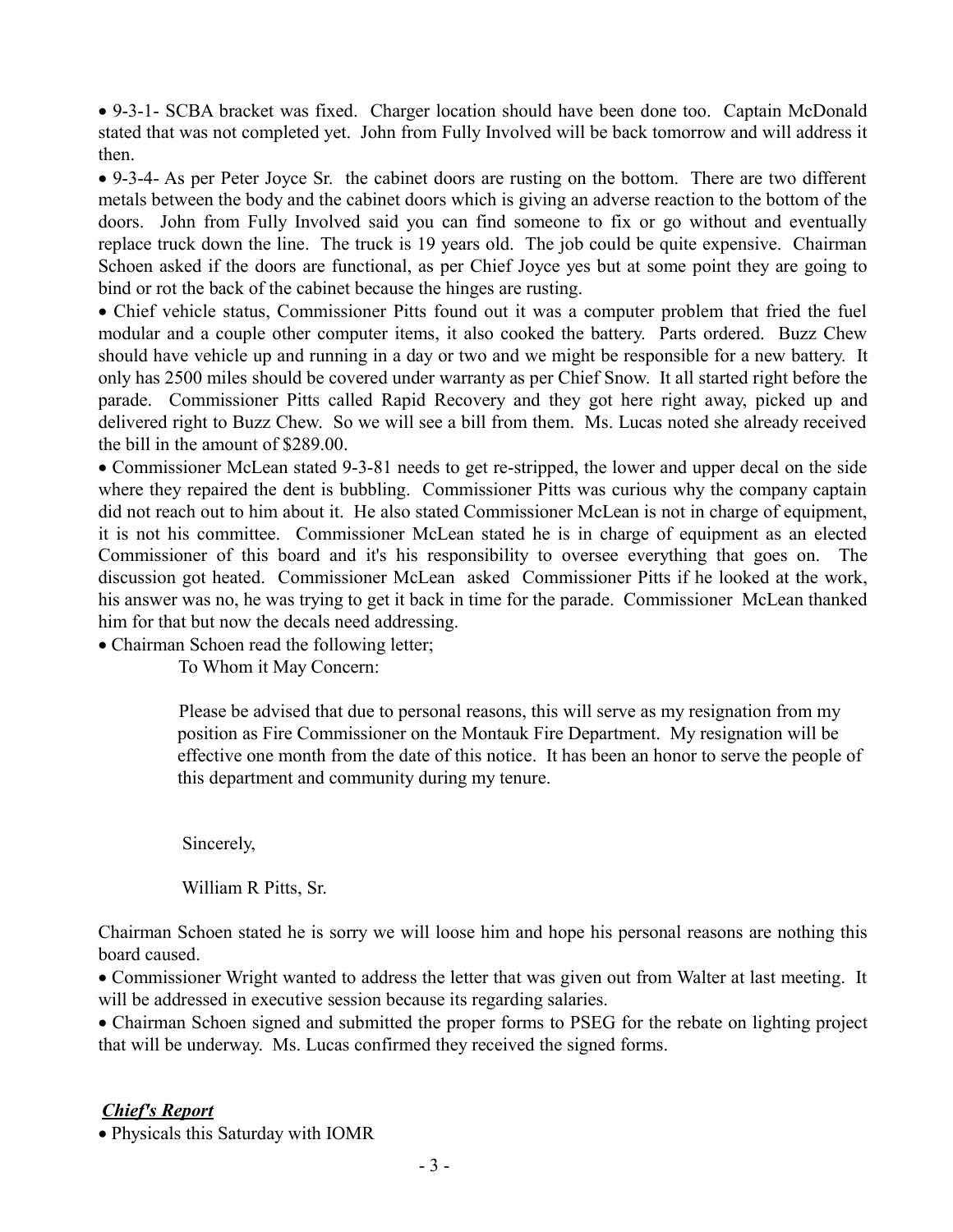· Chief would like to thank Commissioner Pitts for the fast response with 9-3-30.

· Firehouse was nice and clean for St. Patty's Day, the guys did a nice job.

· Scott Packs according to John Drews from Coastal early May. He will be getting all members fit tested with the new masks maybe April 9 or 11 but dates are not confirmed yet.

· Turn out gear still waiting on Mike Groen and Brian O'Connor's gear from June. Chief keeps asking Mark from Firematic and keeps getting same response. So Chief is trying to get everything in order to look elsewhere.

· St. Patty's day was very successful. Very few EMS calls, everyone did a great job with the standby, fire police and the participants. Chief thanked Commissioner Pitts for getting 9-3-81 car back because Mrs. Hildreth and her granddaughter walked and drove in the car during the parade. She was very proud of the car.

• May  $14<sup>th</sup>$  the department will have a wet down at 5pm on Saturday. We have a whole bunch of new vehicles we need to acknowledge. Something fun to do.

· Department drill was at Rough Riders, no water ran but brought up plenty of discussions. EMS is working on rehab for our firefighters. Chairman Schoen stated there was discussion after the drill and it was raised rehabbing fire personal not in the ambulance in turn out gear because in normal situations they would be in a tent. Chairman asked Ms. Lucas and yes a request was put in but the quote was 6 months old. Chairman explained to the Chief if you want a tent you need to get an updated quote. Chief Joyce just wanted to clarify the tent situation. There was also tents that was supposed to be ordered for the brush truck and it seems like a very similar time frame. So bottom line we never received a quote for a tent from the ambulance company. Chief Joyce stated it was brought up after the paramedic gave a lecture about it at a fire school and expressed other departments are equipped with either a trailer, tents or other items needed to rehab. Chairman Schoen inquired if it was ever asked to be supplied by the board, Chief Joyce said NO.

· Chief asked Ms. Lucas if she received any information on new ambulance. Her response was yes and will get a copy to him.

Jeanine Miedwiecki wanted to clear something up regarding the last Commissioner meeting she was at. She feels someone misinterpreted the information regarding social media. She wanted to make it clear it was never her intention to get anyone fired. Her intention was to bring an awareness to the Commissioners that there is a [montaukfiredepartment@yahoo.com](mailto:montaukfiredepartment@yahoo.com) email address that she monitors as the secretary of the department. Any correspondence she usually brings to the attention of the Chief but in this instance she brought it to the attention of the Chairman and someone misinterpreted what she was trying to do.

Ex-Chief McDonald believes this is a public meeting but doesn't understand why the firehouse is locked so the public can't get in. Chairman Schoen asked Ms. Lucas as part of her duties before a meeting make sure the door is open for the public. Her response was OK. She will also check the program to see what is going on.

Commissioner Schoen motioned to go into Executive Session regarding employees at 19:06, seconded by Commissioner Wright; motioned/passed/carried.

Chairman Schoen motioned to go back into Regular Session at 19:36 hours, seconded by Commissioner Wright; motioned/passed/carried.